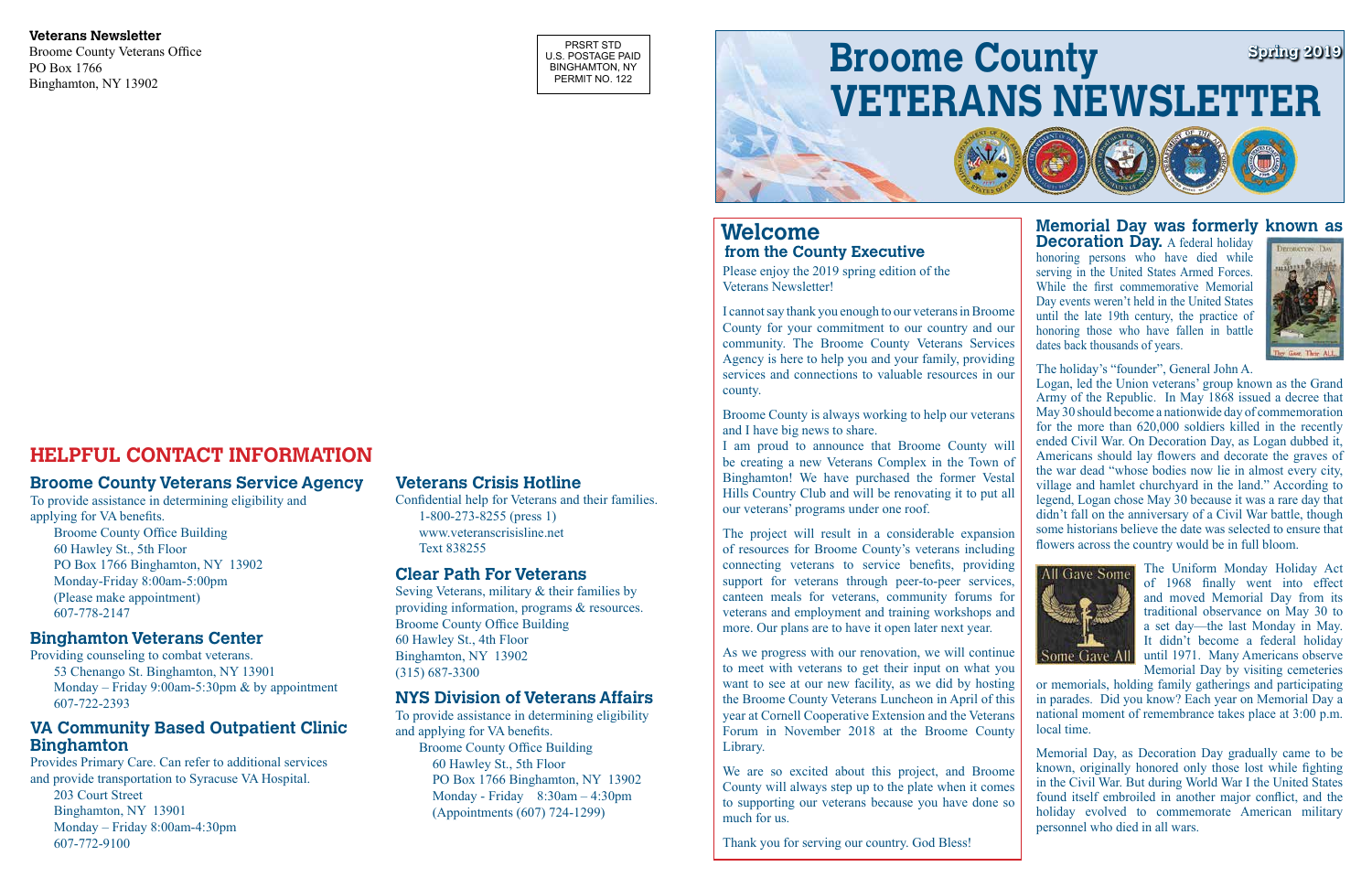

# **News Flash**



#### **The U.S. Court of Appeals for the Federal Circuit rules 9-2 in favor of Blue Water Navy Vietnam Veterans**

By Ann E. Marimow • January 29 at 4:46 PM • Washington Post

A federal appeals court in Washington sided Tuesday with thousands of Vietnam War veterans who were stationed offshore during the war and developed health problems linked to exposure to the toxic herbicide Agent Orange.

The U.S. Court of Appeals for the Federal Circuit ruled overwhelmingly for these sailors, finding they are eligible for the same disability benefits as those who put boots on the ground or patrolled Vietnam's inland rivers.

The 9-to-2 decision reverses a decade-old ruling by the court and applies to an estimated 52,000 veterans nationwide. A court majority said Congress clearly intended to extend benefits to sailors who were stationed in the territorial seas and are known as "blue water" Navy veterans.

"We find no merit in the government's arguments to the contrary," Judge Kimberly A. Moore wrote for the majority.

The two dissenting judges warned against overturning the court's previous decision and said such policy decisions should be reserved for lawmakers.

Similar efforts in Congress to broaden benefits have stalled in recent years. Veterans Affairs Secretary Robert Wilkie and four former secretaries opposed the legislation, citing cost and the need for further study .

"Recent debates in Congress, which required consideration of the significant cost of the proposed addition of Blue Water Navy veterans underscores why Congress, rather than the courts, should be the one to revisit our interpretation," wrote Judge Raymond T. Chen, who was joined by Judge Timothy B. Dyk.

[The 'blue water' Navy veterans of the Vietnam War battle Agent Orange]

**Tall Pines Golf Course 558 Friendsville Hill Rd Friendsville, PA For more information, to make a donation, or to become a sponsor, please contact: Carolyn Lundgren** 

**Friday, June 14, 2019** 

**Shotgun Start-9:00 AM** 

to benefit

**Southern Tier** 

The appeal was brought by Alfred Procopio Jr., who served on the USS Intrepid, an aircraft carrier deployed off the coast of Vietnam. Procopio, 73, was denied benefits for claims related to his diabetes and prostate cancer. Both are ailments the U.S. government has linked to exposure to the infamous herbicide the U.S. military sprayed to destroy crops and reduce cover for enemy forces.

An administrative board found him ineligible because he was not "present on the landmass or the inland waters of Vietnam."

The ruling Tuesday means Procopio and any other veteran who served within Vietnam's territorial sea will now be presumed eligible for disability benefits if they have one of the diseases that is linked to the herbicide.

Procopio's attorney Mel Bostwick called the decision "crucial and long overdue."

"These Vietnam veterans sacrificed their own health and well-being for the good of the country, and the benefits that Congress provided --- and which the court's decision now secures --- are part of the debt of gratitude we owe them for their service," she said in a statement following the ruling.

"For years, Navy veterans have suffered with the effects of Agent Orange exposure while the VA remained recalcitrant," attorney John B. Wells, a retired Navy commander, who has led lobbying efforts in Congress, said in a statement Tuesday.

The Department of Veterans Affairs will have to assess Procopio's disabilities before calculating his benefits and evaluate other veterans like him with pending cases.

The government can seek review by the Supreme Court. A VA spokesman, Curt Cashour, said the department is "reviewing this decision and will determine an appropriate response."

During the war, those patrolling Vietnam's coastline like Procopio were referred to as the "blue water" Navy in contrast to the "brown water" sailors who operated on inland waterways.

Veterans Newsletter <u>entitled and the second of the second version</u> and veterans Newsletter Page 2 Veterans Newsletter Page 2

**1-800-724-4998 - 1-607-785-1699 clundgren@pef.org**

**Veterans Support Group** 







Art, culture and advocacy for people living with memory loss

#### **PROGRAMS INCLUDE**

Mobile Culture: art, poetry, and other kinds of cultural workshops at local care communities.

Out & About: shows, tours and guided discussions at local museums, galleries, theaters, and other cultural organizations.

Lectures, professional development, and workshops advocating for art as an intervention for dementia.

#### **LEARN MORE**

Web: MemoryMakerProject.org Phone: 607.240.6204 Gallery Address: 215 State St., Binghamton NY Open First Friday, 6-9 pm & by appointment

The Memory Maker Project is a small, grassroots project of



Photo by Van Zandbergen Photography.

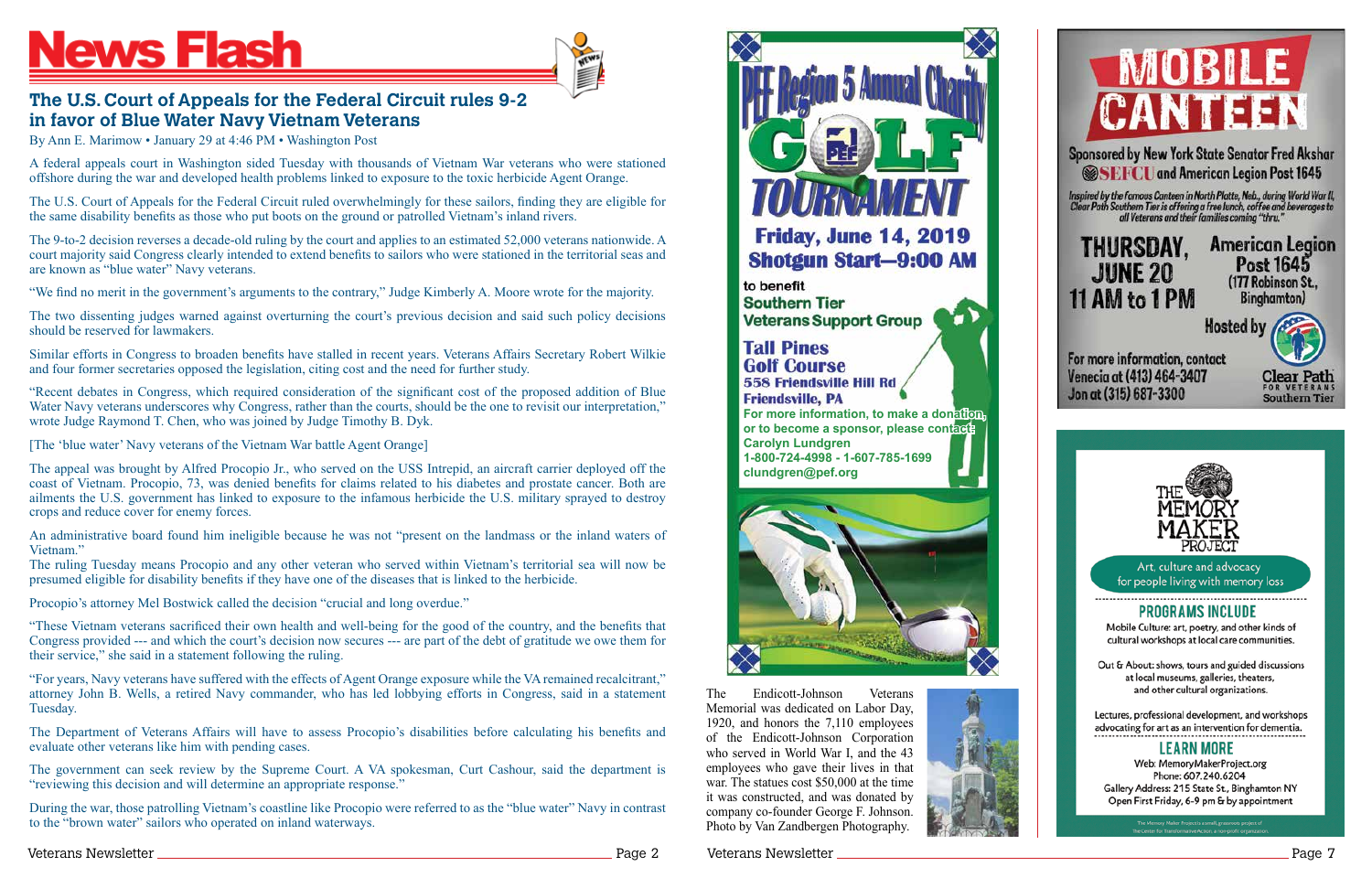Veterans Newsletter Page 6 Veterans Newsletter Page 3



Advocates for the blue water sailors point to studies that show exposure to Agent Orange occurred through contaminated water funneled into ships' distillation systems and used for drinking, laundry and cleaning. Much of the spraying was on low-lying swamps of the Mekong River Delta that flows into the South China Sea, where they were stationed.

A three-judge panel of the court previously heard Procopio's case but did not issue a decision. Instead, the court took the unusual step of rehearing the case as a full panel in December.

[Agent Orange's reach beyond the Vietnam War]

The question before the full court was whether Congress intended to give the blue water sailors the benefit of the doubt when it comes to showing their medical conditions are connected to toxic exposure.

One disputed line in the statute that was persuasive to the majority says the presumption, entitling veterans to disability benefits, applies to any "veteran who, during active military, naval, or air service, served in the Republic of Vietnam."

In her 19-page opinion, Moore wrote that the inclusion of that language reinforces "our conclusion that Congress was expressly extending the presumption to naval personnel who served in the territorial sea."

## **Oxford Veteran's Facility**

With all the bad press the veterans' health care system has been receiving I thought it was my responsibility to voice my opinion on the subject. In September of 2016 I had to finally put my father's health care in the hands of a medical facility. I did my research and my decision was based upon weeks of research. I decided to put dad in the Oxford's Veteran's care facility. I had my reservations because I had sworn to myself that I would keep dad with us until the end. I swore I would never put in in any



facility if I was still standing. That all came to a halt when I realized that I did not have the medical knowledge to keep my promise. It was a hard decision, but it was one I had to make. I had heard some good things about Oxford as I am the Commander of the Disabled Americans in Binghamton. I have been the Commander for about six years and had many trips to Oxford to visit some of the veterans that were members of my chapter. The chapter also has a bingo once a month for all the veterans that would like to attend. I have personally seen the way the doctor's and the nursing staff care for our veterans. The staff goes over and above all me expectations. They treat the veterans as if they were family. Nothing is too good for them, and personally sometimes they can be a handful to say the least!

Dad was there almost a year and taps called for him on September 11th of last year. My dad was just a few weeks from his 98th birthday. Even in death he was treated with the upmost of respect. To this day some of his nurses stay connected to see how I'm coping with his passing. Dad and I spent our time in the military in two different wars (Conflicts). He was with General George Patton on D-Day and I spent 1967 to 1968 in Vietnam. He was a medic and I was an infantry soldier. We only found out how much we had in common later in life, but now back to Oxford.

Dad started a whole new life when he arrived in Oxford, he played bingo, twenty-one, he started painting small models and communicating with other veterans of his age group. I saw a change in him, his faced lit up for the first time since my mom passed in 2005. Since my mom died, he was kind of lost and not happy. He became friends with a navy veteran who's name I am not allowed to mention, but he'll know who he is when he reads this. His nurses all knew my wife and I by our first names and were always happy to see us and our puppies, Abby and Sammi.

I was a little apprehensive about the menu's because dad was used to home cooked meals and the few little extra's that he liked to have. I got a real surprise when he like the food so much, he gained back most of the weight he had lost when he got sick. All in all, if I have to go anywhere when my time comes it will be my wife's mission to get me into the Oxford's Veteran's Facility!

Jeff Largue, Commander • Bill Gasper Chapter 60 • Disabled American Veterans

#### **Blue Water Veterans and Agent Orange Exposure**



Veterans who served on open sea ships off the shore of Vietnam during the Vietnam War are sometimes called **"Blue Water Veterans."**

Some of the open sea ships docked to the shore of Vietnam, operated in Vietnam's close coastal waters and sent smaller vessels ashore, or conducted operations on the inland waterways of Vietnam. These Blue Water Veterans, who set foot in Vietnam or serve aboard ships that operated on the inland waterways of Vietnam anytime between January 9, 1962, and May 7, 1975, must show on a factual basis that they were exposed to herbicides during military service to receive disability compensation for diseases related to Agent Orange exposure. These claims are decided on a case-by-case basis.

VA maintains an evolving list of U.S. Navy and Coast Guard ships associated with military service in Vietnam and possible exposure to Agent Orange based on military records. Find the latest version of the ships list on the Agent Orange Exposure on U.S. Navy or Coast Guard Ships Web page, va.gov. Exception: Blue Water Veterans with non-Hodgkin's lymphoma may be granted service-connection without showing inland waterway service or that they set foot in Vietnam. This is because VA also recognizes non-Hodgkin's lymphoma as related to service in Vietnam or the waters offshore of Vietnam during the Vietnam Era.

Eligible Veterans may receive the following VA benefits:

- Health care benefits: A full range of medical benefits. There are many ways that a Veteran may qualify for VA health care benefits.
- Disability compensation: A monthly payment for diseases related to Agent Orange exposure. Blue Water Veterans who did not set foot in Vietnam or serve aboard ships that operated on the inland waterways of Vietnam must show on a factual basis that they were exposed to herbicides during military service in order to receive disability compensation for diseases related to Agent Orange exposure (other than non-Hodgkin's lymphoma).
- Other benefits: Home loans, vocational rehabilitation, education, and more

Surviving spouses, dependent children and dependent parents of Veterans who were exposed to Agent Orange and died as the result of diseases related to Agent Orange exposure may be eligible for survivors' benefits.

#### **Korea War Veterans of the Southern Tier**

We meet the 3rd Friday of each month for an informal 8am breakfast at the Blue Dolphin restaurant in Apalachin. Dress is casual and spouses are welcome! Members are responsible for their check. Veterans from other eras are welcome!

There are no dues or meetings and the only agenda is to reinforce the common bond of service through camaraderie.

Join Us! Contact Ralph Luciani (607) 748-2205



### **Memorial Day Sequence of Events**

On Sunday, May 26th, the Broome County Veterans Memorial Association

will commemorate Memorial Weekend by providing a 21 gun salute followed by TAPS at the following cemeteries:

- 1st 8:00am Floral Park Cemetery at JW Thurstons's grave
- 2nd 8:25am Spring Forest Cemetery Veteran's section
- 3rd 8:45am Spring Forest Cemetery at Gen. John C. Robinson's grave (Medal of Honor) Civil War
- 4th 9:05am Veteran's section of Glenwood Cemetery
- 5th 10:30am St. Michael's Church following services
- 6th 11:10am Vestal Hills Cemetery at grave of Marine Cpl. Mark Payne, KIA Beirut, Lebanon
- 7th 11:20am Vestal Hills Cemetery at grave of Navy 3rd Class Lawrence E. Johnson KIA Vietnam
- 8th 12:15pm Chenango Valley Cemetery Veteran' section. Grave of Sgt. Lester R. Stone (Medal of Honor) Vietnam and grave of Sgt. Lawrence D. Peters (Medal of Honor) Vietnam

The public is welcome to attend.

*Member Ray Novitske is the honorary recipient of the first piece of cake at our recent luncheon as the senior Veteran present at the luncheon*





In the United States, National POW/ MIA Recognition Day is observed on the third Friday in September. It honors those who were prisoners of war and those who are still missing in action.

American Legion Post 1700 located at 305 Maple Steet, Endicott, NY will be holding a ceremony commemorating this day on Friday, September 20th, 2019 at 6pm.

The public is welcome to attend.